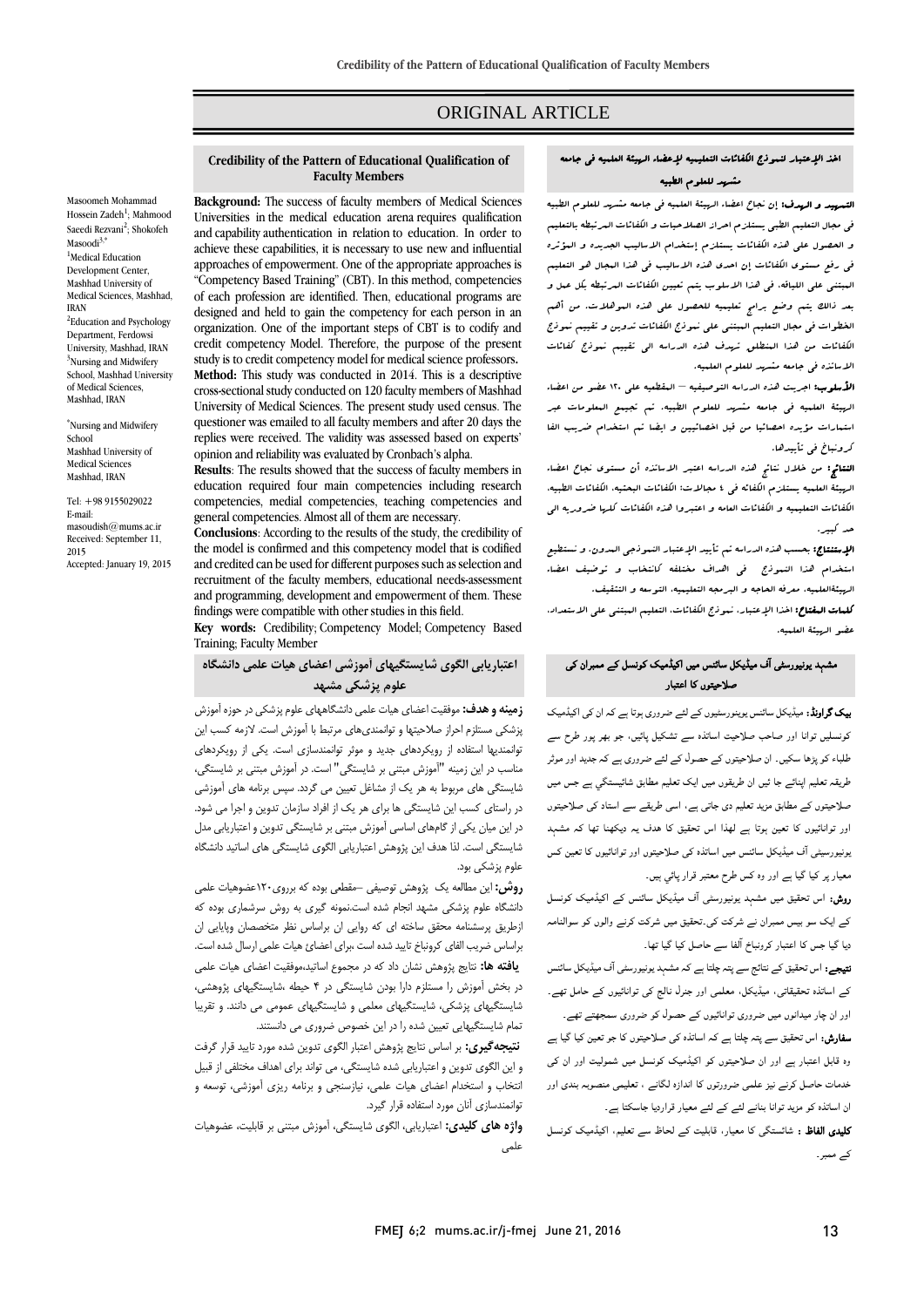## **INTRODUCTION**

Medical Sciences universities' main duty is to train skilled and expert manpower to enhance health in the society besides providing health and care services (1). Professors are considered as main factors of this system (2) and play a crucial role in this process since the performance and the success of the universities in training and educating students is dependent on efficient and professional qualifications of the professors (1). Professors' qualifications influence values, behavior, communication, purposes and performance of the educational system (3).

One of the main index and benchmarks of professional qualification for professors who are working in medical sciences fields is teaching, that is considered the most important and complicated qualification among others (research and treatment) (4). Teachers' qualifications support professional development and curriculum studies. Consequently, it is highly important to discuss about teachers' abilities and qualifications in order to upgrade teaching-learning process in the educational system (3). The universities, in order to accomplish their mission and goals, need teachers that have knowledge and professional skills as well as other teaching skills. However, these skills are not gained sufficiently during education at university (4).

Therefore, the empowerment of faculty members for professional development (in relation to education) and achievement of educational purposes is very important so that they can be prepared for their influential and practical educational role. The requisite for the empowerment of faculty members of medical schools in the field of education is to design and conduct empowerment programs influentially and use appropriate educational approaches to enhance capabilities of human resources. In this regard, educational development centers of medical sciences have taken effective measures such as holding teachers' empowerment programs during last year's. However, it seems that the provided programs were not consistent with the real needs of teachers and educational programs were provided inappropriately and lack of review of the subjects of the programs has reduced effectiveness (5, 6).

Teachers' empowerment programs should enhance necessary general and professional capabilities that will not be achieved only if the empowerment, educational program be designed to produce and enhance these competencies (7). One of the approaches to develop competencies and capabilities is "Competency based training". This method is highly considered for the educational programs are designed based on the results and consequences and nowadays

efficiency and result of learning are very important (7, 8) In competency based training, the qualifications of each profession are specified (9, 10). Then, developmental programs and personal education to gain the qualifications are designed and conducted for each person (11, 12). The competency model leads to provide a structure for the profession and also a scale to assess the performance. Moreover, organizations can easily compare peoples' competencies with the required competencies for the job (13).

They believe that some traits of competency based training are as follows: emphasis on the results of education, simple approach, targeted training and facilitating the evaluation of performance in this type of education, individual training and influential leading of learning experiences via permanent feedback (7). One of the researches states that models and patterns related to educational issues similar to competency based training that is presented in simple, fluent, and without specialized terminology can have an effective application in the empowerment of medical teachers (14, 15).

Recently, this approach is considered in professional teaching and training of medicine and can be stated that it is a new approach in medicine (16, 17, 18). However, designing programs in accordance with the competency approach requires precise programming, preparation and commitment of all involved people in education (19, 20).Meanwhile, one of the main steps of competency based training is to have a model and pattern of competency (specifying the features of capabilities) and specify credibility; this model can be used for different purposes such as selection and recruitment, needs-assessment and educational programming, enhancement and empowerment of people and supervision on performance (21).

Competency model is a model of required abilities and behavior to do professional activities successfully. Competency is a vast domain of traits and characteristics, including knowledge, skills, abilities, attributes, attitudes and interactions, motivations and behavior that can enable the person to do his job effectively and efficiently (22). To design competency model and credibility, it seems necessary to specify and identify these competencies to program for the group empowerment. Therefore, the present study attempts to study the credibility of competency model required for teachers of medical university that is devised in another research by Mohammad Hosseinzadeh and Karami (2014) via descriptive study (23).

The meaning of teachers' educational qualifications is the traits that help him/her in teaching properly (24). In an article named teachers' competencies, the competencies were mentioned in 9 arenas: competencies in relation to the field, competencies in relation to research, competencies in relation to curriculum, competencies in relation to permanent learning, cultural-social competencies, competencies related to affection, communication competencies, competencies of information technology, environmental competencies, teachers' competencies about values, behavior, communication, purposes and actions that influence their performance at school. The purpose of the present study is to credit these competencies.

### **METHODS**

This is a descriptive cross-sectional study. The current study was conducted in 2014.This study used census. Informed consent was given from all the participants. The questioner was emailed to all faculty members. After 20 days the replies were received. The sample includes 125 faculty members of medical sciences of the University of Mashhad. The data were collected via a questionnaire designed by the researcher that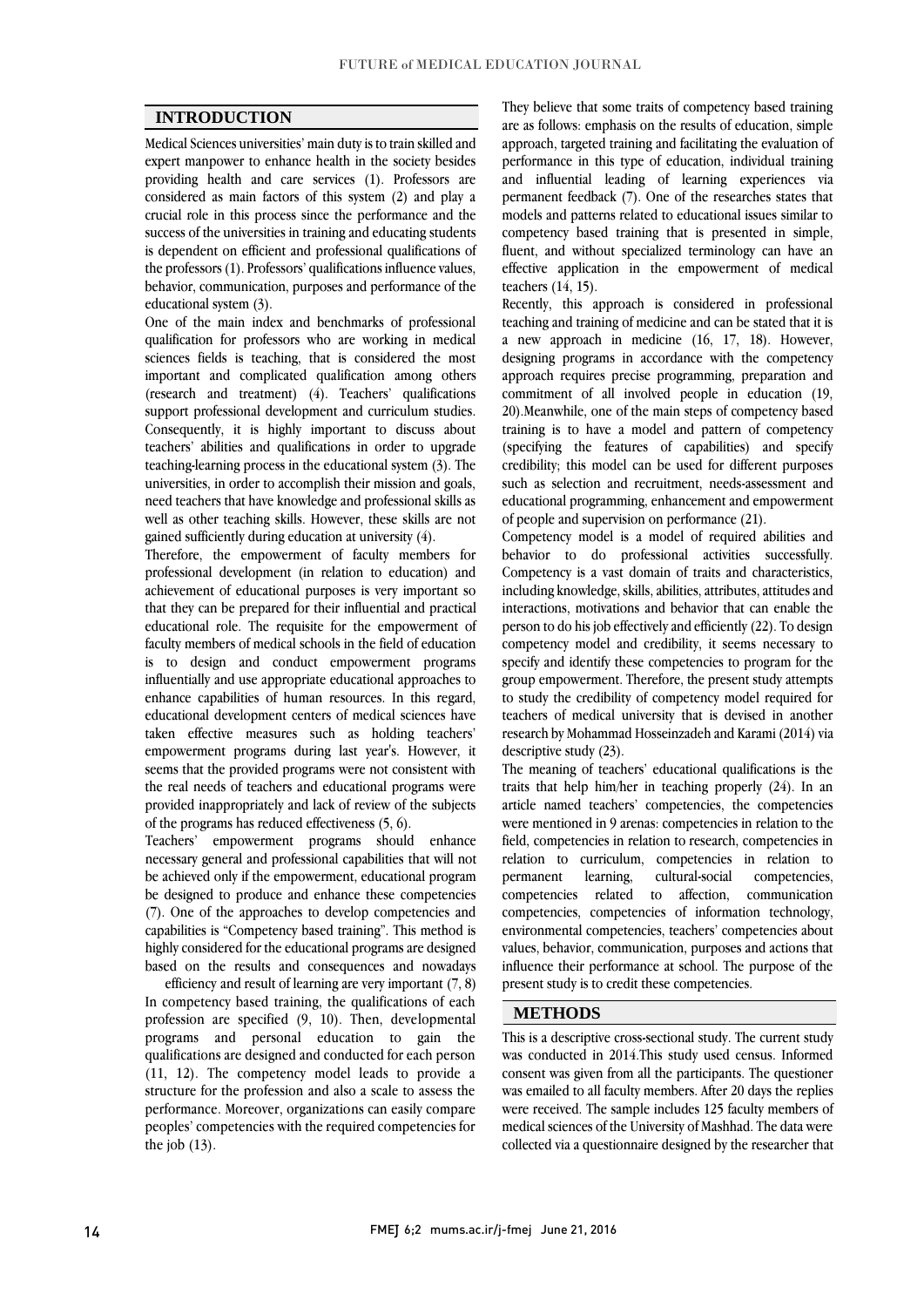was based on another research conducted by Mohammad Hosseinzadeh and Karami (2014) that devised educational qualifications pattern of faculty members of Mashhad University of Medical Sciences from professors and students' perspective. The validity of the questionnaire was assessed according to experts' ideas and reliability was confirmed based on Cronbach's alpha (0/9). The questionnaire had 24 items; and in total, 4 domains of competencies that are required for the success of teachers of medical sciences. According to the results of Mohammad Hosseinzadeh and Karami (2014), the researchers concluded that if a faculty member wants to be successful in education he/she should have a number of competencies including medicine, research, teaching and general. The questionnaires were distributed both on paper and by emails. The collected data were analyzed by SPSS software. One sample t test and Pearson correlation were used for data analysis according to data distribution.

#### **RESULTS**

The results of the current study answers to 5 questions that were put in the questionnaire:

1. What is the perspective of faculty members of Mashhad University of Medical Sciences toward the importance of educational qualifications required for teachers in different domains including medicine, research, teaching and general? The data related to this question were analyzed. The collected results are analyzed by t-test and presented in table 1.

Among the variables, the average score of the perspective of faculty members of Mashhad University of Medical Sciences had higher test value in comparing with required educational qualifications for professors. In general, there was a positive attitude toward required educational competencies.

2. Is there any significant difference between the desired position and the perspective of faculty members of Mashhad University of Medical Sciences toward educational qualifications required for teachers in different areas including medicine, research, teaching and general?

In the following, in order to realize the positive or negative perspective of faculty members of Mashhad University of Medical Sciences toward educational qualifications required for professors in comparison with the desired position, the average of their opinion of variables was compared with cutoff point 75%  $(x=3)$ ; and as it is shown, generally the average score of educational qualifications required for faculty members of Mashhad University of Medical Sciences in comparing with educational qualifications required for professors in all variables was higher than test value and faculty members agreed and had a positive attitude toward the four dimensions. (table2)

3. What is the perspective of faculty members of Mashhad University of Medical Sciences toward each educational qualification required for professors?

Since the average score of the perspective of faculty members of Mashhad University of Medical Sciences in comparing with educational qualifications required for professors was higher than the test value in all variables, therefore, they totally have a positive attitude toward educational qualifications and assume that all of them are necessary to be successful in the education process. (Table 3) 4. Is there any significant difference between the perspectives of faculty members of Mashhad University of Medical Sciences toward each educational qualification required for professor and desired position?

5. In general, the average score of the perspective of faculty members toward educational qualifications required for professors was higher than test values in all variables except the ones that will be mentioned in the following and they assumed them to be necessary to be successful in teaching. However, the perspective of faculty members of

| educational qualifications for teachers (comparing with cut-off point 50%, corresponding with $x=2/5$ )     |
|-------------------------------------------------------------------------------------------------------------|
| Table 1. analyzing perspective of faculty members of Mashhad University of Medical Sciences toward required |

| <b>Required competencies to achieve</b><br>success in education | M    | <b>SD</b> | <b>Test value</b> |       | df  | n     | DM   |
|-----------------------------------------------------------------|------|-----------|-------------------|-------|-----|-------|------|
| research competencies                                           | 3.21 | 0.86      | 2.50              | 15.94 | 124 | 0.000 | 0.71 |
| Medical competencies                                            | 3.29 | 0.91      | 2.50              | 16.99 | 124 | 0.000 | 0.79 |
| Teaching competencies                                           | 3.34 | 0.62      | 2.50              | 22.95 | 124 | 0.000 | 0.84 |
| General competencies                                            | 3.40 | 0.71      | 2.50              | 24.88 | 124 | 0.000 | 0.90 |

| Table 2. analyzing the perspective of faculty members of Mashhad University of Medical Sciences toward educational<br>qualifications required for professors (comparing with cut-off point $66\%$ , corresponding with $x=3$ ) |      |      |                   |       |     |       |      |  |
|--------------------------------------------------------------------------------------------------------------------------------------------------------------------------------------------------------------------------------|------|------|-------------------|-------|-----|-------|------|--|
| Required competencies to be<br>successful in education                                                                                                                                                                         | M    | SD   | <b>Test value</b> |       | df  | р     | DM   |  |
| Research competencies                                                                                                                                                                                                          | 3.21 | 0.86 | 3.00              | 4.71  | 124 | 0.000 | 0.21 |  |
| <b>Medical Competencies</b>                                                                                                                                                                                                    | 3.29 | 0.91 | 3.00              | 6.34  | 124 | 0.000 | 0.29 |  |
| Teaching competency                                                                                                                                                                                                            | 3.34 | 0.62 | 3.00              | 9.44  | 124 | 0.000 | 0.34 |  |
| General competency                                                                                                                                                                                                             | 3.34 | 0.71 | 3.00              | 11.14 | 124 | 0.000 | 0.40 |  |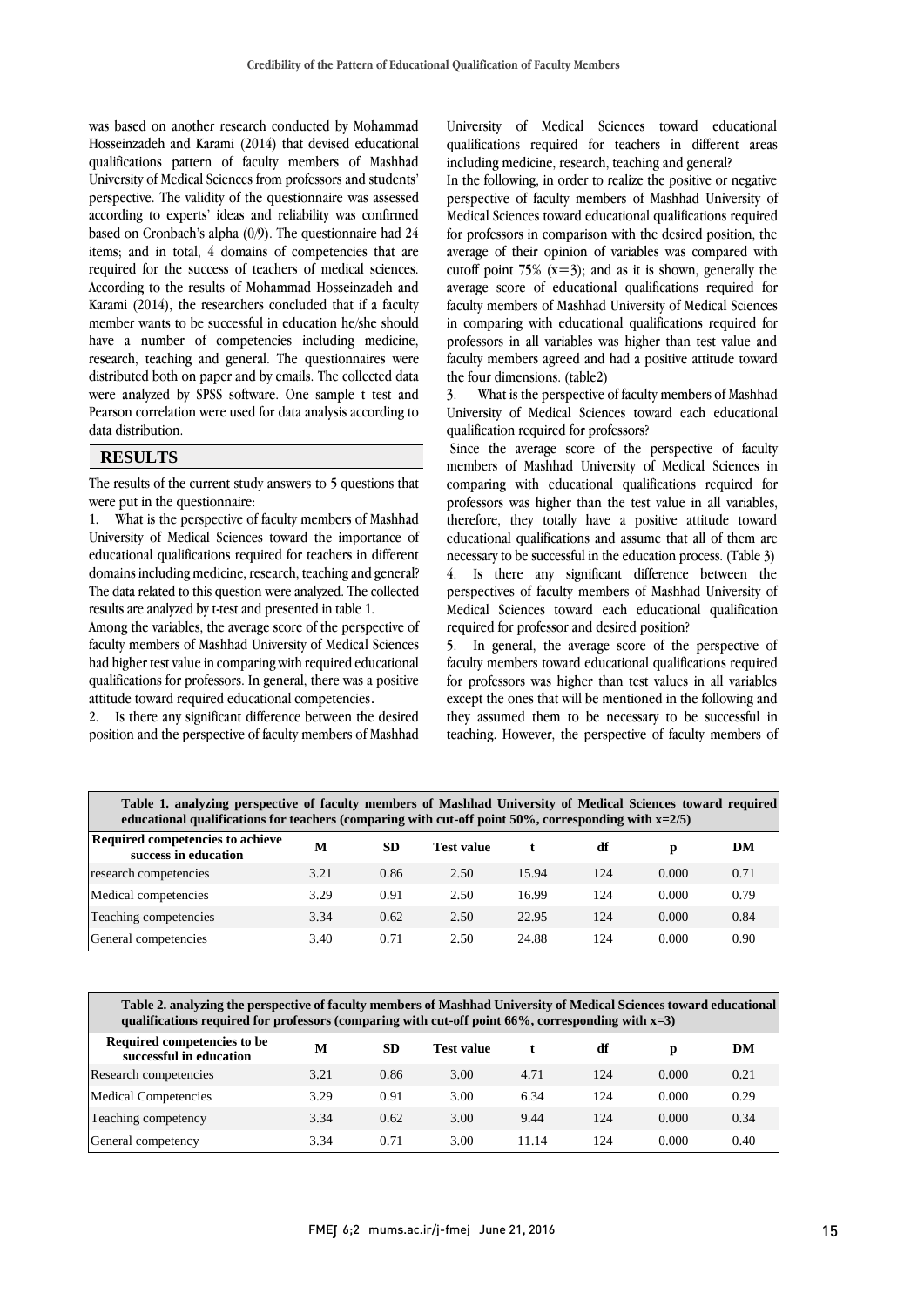| qualifications required for professors (comparing with cut-off point 50%, corresponding to x=2.5 |              |           |                      |        |     |              |           |
|--------------------------------------------------------------------------------------------------|--------------|-----------|----------------------|--------|-----|--------------|-----------|
|                                                                                                  | $\mathbf{M}$ | <b>SD</b> | <b>Test</b><br>value | t      | df  | $\mathbf{p}$ | <b>DM</b> |
| Qualifications to document learning experiences                                                  | 3.114        | 0.634     | 2.50                 | 10.330 | 124 | 0.000        | 0.614     |
| Appropriate reviewing and assessment skills                                                      | 3.267        | 0.614     | 2.50                 | 13.216 | 124 | 0.000        | 0.767     |
| Research competency in education                                                                 | 3.026        | 0.777     | 2.50                 | 7.256  | 124 | 0.000        | 0.526     |
| Foreign Language skills                                                                          | 3.418        | 0.619     | 2.50                 | 16.050 | 124 | 0.000        | 0.918     |
| Communication skills                                                                             | 3.655        | 0.561     | 2.50                 | 22.173 | 124 | 0.000        | 1.155     |
| Personal competencies                                                                            | 3.716        | 0.471     | 2.50                 | 27.412 | 124 | 0.000        | 1.216     |
| Team-work skills                                                                                 | 3.260        | 0.636     | 2.50                 | 12.821 | 124 | 0.000        | 0.760     |
| Competencies related to general scientific<br>information                                        | 3.123        | 0.628     | 2.50                 | 10.549 | 124 | 0.000        | 0.623     |
| Lifelong learning skills                                                                         | 3.330        | 0.671     | 2.50                 | 13.257 | 124 | 0.000        | 0.830     |
| Time Management skills                                                                           | 3.359        | 0.636     | 2.50                 | 14.609 | 124 | 0.000        | 0.858     |
| Professional and clinical skills (in the case of<br>clinical teachers) in relation with field    | 3.673        | 0.576     | 2.50                 | 19.540 | 124 | 0.000        | 1.173     |
| Skills of teaching public health to society                                                      | 3.009        | 0.751     | 2.50                 | 7.074  | 124 | 0.000        | 0.509     |
| Medical ethnics competency                                                                       | 3.630        | 0.659     | 2.50                 | 18.060 | 124 | 0.000        | 1.130     |
| Health economy (in the case of clinical teachers)                                                | 2.846        | 0.744     | 2.50                 | 4.437  | 124 | 0.000        | 0.346     |
| Skills of teaching to patient                                                                    | 3.349        | 0.723     | 2.50                 | 11.914 | 124 | 0.000        | 0.849     |
| Skills to use educational technology and IT                                                      | 3.379        | 0.599     | 2.50                 | 15.801 | 124 | 0.000        | 0.879     |
| Skill in educational planning                                                                    | 3.248        | 0.643     | 2.50                 | 13.131 | 124 | 0.000        | 0.784     |
| Student assessment skill and using new student<br>assessment methods                             | 3.371        | 0.585     | 2.50                 | 15.827 | 124 | 0.000        | 0.871     |
| Skill in assessing program and using new<br>program assessment methods                           | 3.095        | 0.725     | 2.50                 | 8.809  | 124 | 0.000        | 0.595     |
| Skill in providing educational materials                                                         | 3.230        | 0.634     | 2.50                 | 12.449 | 124 | 0.000        | 0.730     |
| Skills in attracting students' participation in<br>education                                     | 3.482        | 0.583     | 2.50                 | 17.979 | 124 | 0.000        | 0.982     |
| <b>Adult education skills</b>                                                                    | 3.063        | 0.815     | 2.50                 | 7.246  | 124 | 0.000        | 0.563     |
| Competencies related to art of teaching                                                          | 3.629        | 0.536     | 2.50                 | 22.685 | 124 | 0.000        | 1.129     |
| Competencies related to attract and keep<br>students' motivation                                 | 3.634        | 0.483     | 2.50                 | 25.164 | 124 | 0.000        | 1.134     |

**Table (3). analyzing the perspective of members of Mashhad University of Medical Sciences toward each educational** 

Mashhad University of Medical Sciences toward educational qualifications required for professors included qualifications to document learning experiences  $(t= 1.918, df=116,$  $p=0.058$ ), research qualification in education (t= 0.360,  $df = 116$ ,  $p=0.720$ , skills of teaching public health to society ( $t=0.127$ ,  $df=116$ ,  $p=0.899$ ), health economy  $(t=1. 972, df= 116, p=0.052)$ , skill in assessing program and using new program assessment methods  $(t=1.415)$ , df=116,  $p=0.160$ ), and teaching adult skill (t=0.818,  $df=116$ ,  $p=0.415$ ), these variables have no significance difference  $(p<0.05)$ 

5. What is the relationship between different educational qualifications required for teachers in difference arenas including medial, research, teaching and general from the perspective of faculty members of Mashhad University of Medical Sciences?

Finally, Pearson's correlation coefficient was used to analyze the relationship between different variables and the perspective of faculty members toward different educational qualifications required for professors in medical, research, teaching and general arenas. As it is presented in the table below, the results showed that there is significance difference between variables. Moreover, the level of significance was positive in different variables  $(p<0.01)$ .(table4)

## **DISCUSSION**

Professors and teachers of medical sciences university play a crucial role in the achievement of the university in education. If the universities want to achieve their purposes, the teachers should have required capabilities and qualifications to provide professional services in their field and also have other qualifications related to education arena.

Consequently, in order to empower faculty members for professional development (in relation with education) and achieve educational goals, it is essential to upgrade faculty members' performance. Faculty members' empowerment in educational issues, designing and performing empowerment programs and using appropriate educational approaches in development of capabilities and potentialities of human resources is an essence. One of these approaches is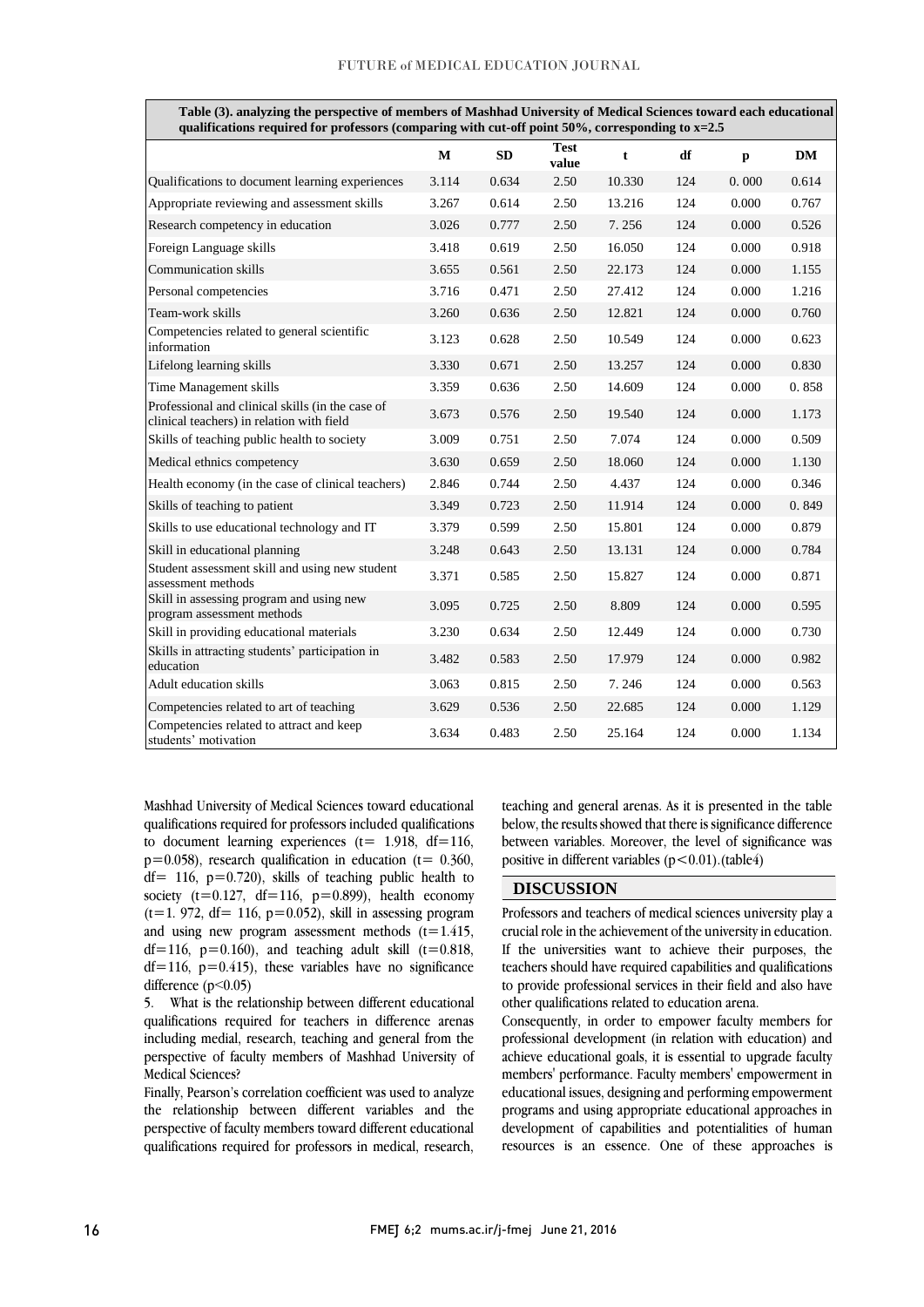| Table 4. level of correlation between different educational qualifications required for professors in the fields of<br>medicine, research, teaching and general from the perspective of faculty members of Mashhad University of Medical<br>Sciences. |                 |                  |                 |                  |  |  |  |  |
|-------------------------------------------------------------------------------------------------------------------------------------------------------------------------------------------------------------------------------------------------------|-----------------|------------------|-----------------|------------------|--|--|--|--|
| <b>Components of the questionnaire</b>                                                                                                                                                                                                                | First component | Second component | Third component | Fourth component |  |  |  |  |
| Research qualifications                                                                                                                                                                                                                               |                 |                  |                 |                  |  |  |  |  |
| Medical qualifications                                                                                                                                                                                                                                | $0.59**$        |                  |                 |                  |  |  |  |  |
| Teaching qualifications                                                                                                                                                                                                                               | 0.45            | $*$ $*$ 0.48     |                 |                  |  |  |  |  |
| General qualifications                                                                                                                                                                                                                                | $**0.62$        | $*$ $*$ 0.65     | $*$ $*$ 0.48    |                  |  |  |  |  |
| **. Correlation is significant at the $P \le 0.01$ level (2-tailed).                                                                                                                                                                                  |                 |                  |                 |                  |  |  |  |  |

"Competency Based Training" (8, 17, 18). A main characteristic of this method is to determine specific and local competencies (25).

One of the main steps of Competency Based Training is Competency Model (determining a list of instances of these features) and to validate. Therefore, the purpose of the present study is to credit competency model for the professors of medical university for achievement in education that was developed by Mohammad Hosseinzadeh and Karami (23). The results of the study showed that almost all of professors of medical sciences university consider all competencies in the model necessary to achieve educational purposes, and confirmed the credit of model. These findings

were compatible with other studies in this field (24, 25, 28, and 29). It seems that this model can provide a structure to explain profession and teaching. It also provides an assessment scale to evaluate teachers' performance; moreover, teaching performance of faculty members can be evaluated by Medical Sciences University. In addition, this model can be used for other purposes such as selection and recruitment of faculty members of Medical Sciences University, educational assessment and planning, upgrade and empower human resources and supervision on performance.

#### **Conflict of interest:**

Authors declare no conflict of interest.

### **REFERENCES**

1. Mollaee Nezhad A, Zekavati A, Comparative Analysis of Training Teachers Curriculum in England, Japan, France, Malaysia, and Iran. Educational initiative Quarterly, 2008; N 26, p. 36 – 62.

2. Afshar, M, Hasanzadeh Taheri M M. Assessing faculty members by students in different educational levels. Journal of Birjand University of Medical Sciences. 2010; 17 (2- 43): 126 – 118

3. Kiymet S. Teachers' Competencies. Cultura. International Journal of Philosophy of Culture and Axiology, 2010; 7:1

4. Terese Stenfors-Hayes, Ha°kan Hult, Lars Owe Dahlgren, What does it mean to be a good teacher and clinical supervisor in medical education?, Adv in Health Sci Educ (2011) 16:197–210.

5. Khandaghi A, Aghili A. Assessing the capability of Teacher Training Centers to train teachers in teaching arena. Teacher Training Curriculum Seminar, 2012, Tehran. 6. Haghjo L, Nejat S, Gholami Zh, Neili Ahmadabadi M, Ashorkhani M, Majd zadeh S. How to determine subjects and contents of lifelong educational programs in Iran, Challenges and Obstacles, Journal of Isfahan Medical University, 2012:719, 705 – 190

7. Momeni Mahmoee, H, Shariatmadari A, Naderi E. Curriculum based on competency in post graduate studies, Bojnord Azad University of Islamic Republlic Jounal, no 17, 129-156:87

8. Harden RM, Crosby JR, Davis MH. AMEE Guide No. 14: Outcomebased education: Part 1 – an introduction to outcome-based education. Med Teach; 1999. 21(1):7–14.

9. Maudsley G,Strivens J cience', 'critical<br>thinking' and 'competence' for ' competence' Tomorrow'sDoctors. A review of terms and concepts Medical Education, Volume 34, Issue 1, pages 53–60, January, 2000

10. Shasti S, Competency-Based Training. Educational Strategy Journal. 1389.3 period, no. 77-80:2

11. Karami M, Teaching managers with competency model. Tadbir journal, 2005. 18th year. No. 179

12. Yosofi A. Training based on competency. Teaching Iranian Medical Sciences Journal, 2005. 213 – 214 (2).

13. Dianati M. Orafaee M, (2009) Competency, contents and application, no. 14-19:206

14. Purcell Nigel. Lloyd-Jones Gaynor. Standards for medical educators. MEDICAL EDUCATION 2003; 37: 149–154.

15. FRANK JASON R & et al, Toward a definition of competency-based education in medicine: a systematic review of published definitions, MEDICAL TEACHING, 2010; 32: 631-637.

16. Cate, Olle ten and Scheele, Fedde, Competency-Based Postgraduate Training: Can We Bridge the Gap between Theory and Clinical Practice, Academic Medicine, Vol. 82, No. 6 / June 2007: 542-547.

17. Albanese M, Mejicano G, Anderson W, Gruppen L, Building a competency-based curriculum: the agony and the ecstasy, Advances in Health Sciences Education Theory Pract. (15 May 2008), pp. 1-16-16. Available http://www.citeulike.org/article/7617996/

(Accessed21 Jul 2013).

18. Levinson W. 2009. Time for<br>innovation: The ABIM view of innovation: The ABIM view of competencybased education. Academic Internal Medicine Insight, 7(3):6–7.

19. Glasgow N, Wells R, Butler J, Gear a, Lyons S, Rubiano D. 2006.Using competency-based education to equip the primary health care workforce to manage chronic disease. Australian Primary HealthCare Research Institute. Available from:

http://www.acerh.edu.au/Publications/Glas \_APHCRI-<br>(Accessed

Report\_Summary\_Sep06.pdf 17 April 2012).

R. Darzi A. 2007. Competency-based training and practice – what does it really mean? J Am Coll Surg 205(1):192–193.